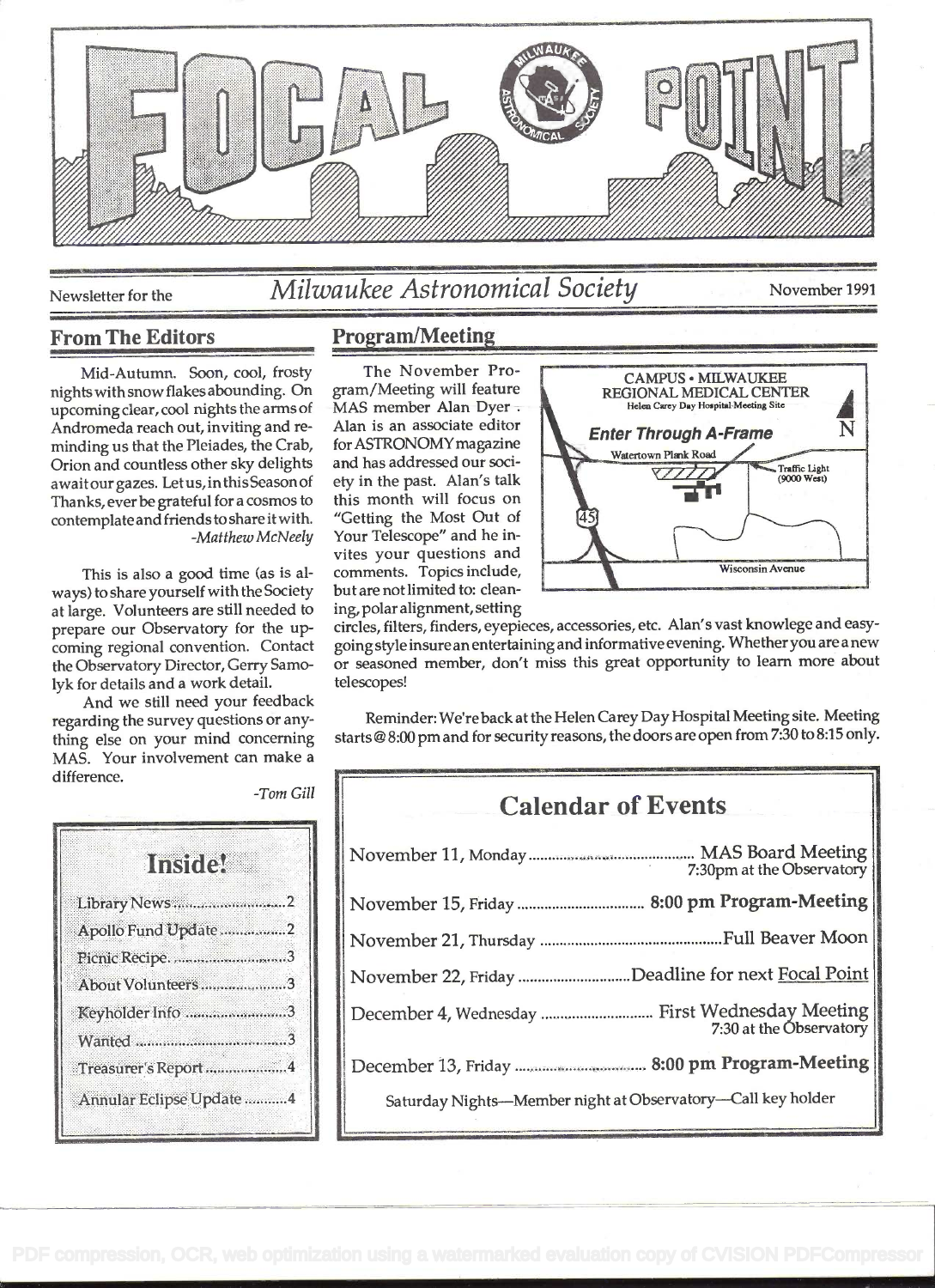### Library News **Apollo Fund Ltd., Donations**

Isn't it nice to have friends! One of ours preferred to remain anonymous when leaving these two books on our doorstep:

Challenger: A Major Malfunction, A True Story of Politics, Greed and the Wrong Stuff by Malcolm McConnell - 1987. The author, an experienced space journalist, recreates the unsettling history behind that fated day in January 1986. Integral to this very readable analysis are the glimpses of personalities and the immediacy evoked by attention to details.

The Fabric of the Heavens: The Development of Astronomy and Dynamics by Toulin and Goodfield covers the usual ground from the Babylonians through Kant and is the first of a projected four-volume cosmology. At the time of publication, Dr. Toulin was director of London's Nutfield Foundation for the History of Ideas. Accordingly, the steps in man's understanding of the heavens are interpreted in context with the general philosophy and theology of the successive eras.

Another thoughtful friend, Alan Dyer, representing ASTRONOMY magazine, has supplied the vertical file with several astro-<br>photography bulletins and these additions

to our bookshelves:<br>Yardsticks of the Universe by Owen Bishop - 1984 is a splendid example of the saying "good things come ample or the saying good things come<br>in small packages." The history of measurementsbegins with unitsbased on human arm length or the distance a horse could pull a plow without tiring. As various standard-



ized systems and precision tools evolved, man became able to measure the earth and the speed of light, atoms and personality traits. Already rich in anecdotes and information, the book includes the bonus of instructions for making five early measuring devices, among them a sextant and pendulum clock.

Deep Sky Objects: A Photographic Guide for the Amateur by Jack Newton - 1977. Each Messier object and a few additional splendors have been photographed and printed to about the same scale in full page illustrations. Accompanying the photos are sky charts (of questionable value at the telescope) and brief descriptions. A constellation observing list, organized by month and including major stars, is appended.

Space Shuttle: The Quest Continues by George Torres - 1990 is an outstandingly illustrated capsule history of the entire U.S. space program, its aims and its hardware. It is an excellent reference which even includes criteria for astronaut selection and a guide to the NASA Research Centers.

Space: The Next Twenty-five Years by Thomas McDonough - 1987 is an unusual and impassioned mix of space science, cosmology and futurism, The book is liberally sprinkled with exhortations by visionaries of which Andrei Sakharov and Jacques Cousteau are but two examples.

#### ATTENTION: Teachers, Scout and Young Astronaut Leaders

Juvenile literature donated by ASTRONOMY and by member Jim Mayer, dealing specifically with space science and exploration, will be made available at the November general meeting. It is believed that these materials would enjoy wider readership within a school or youth group setting. For more information or to pre-register your interest in these books, call me.

-Sally Waraczynski

The MAS received two donations from the Apollo Fund, LTD in 1991. The first check in the amount of \$2,500 arrived in January. A "surprise" second check in the amount of \$5,000 came in July. A very special "thank you" to MAS member Orín Purintun, President of the Apollo Fund and all the members of the Fund's Board of Directors for their generous consideration this year.

Over the past seven years, the Apollo Fund has donated over \$15,000 totheMAS. Themoneyhasbeenused to finance numerous building projects at the Observatory, including the 65-cm telescope and building as well as the new garage. The MAS also purchased a photometer, refurbished one of the Society's two Alvan Clarke refractors, and rebuiltthe librarywith Apollo Fund donations.

According to Orin's letter accom panying the \$5,000 check in July, the Apollo Fund will probably not make additional contributions to the MAS in the future. The MAS' Board of Directors decided in August to invest the last donation for later use in other capital improvement projects at the Observatory. We should all be very grateful for the many years of aid the Apollo Fund has given to the MAS. Thanks to everyone at the Apollo Fund LTD. and good luck to them in the future!

#### Editor x 2

Yours truly was recently appointed the editor of a new newsletter called the ASTRONOMY Network News. Put out by Kalmbach Publishing, the bi-monthly newsletter provides clubs with a place to exchange ideas and information. The Network News is sent free of charge to club officers or other members with a hand in club direction.

The first issue, sent in early November, includes a photo of several dozen newsletters with the Focal Point amongst them, and the second issue will feature an interview with MAS club librarian, Sally Waraczynski. It pays to know people in high places.

-Tom Gill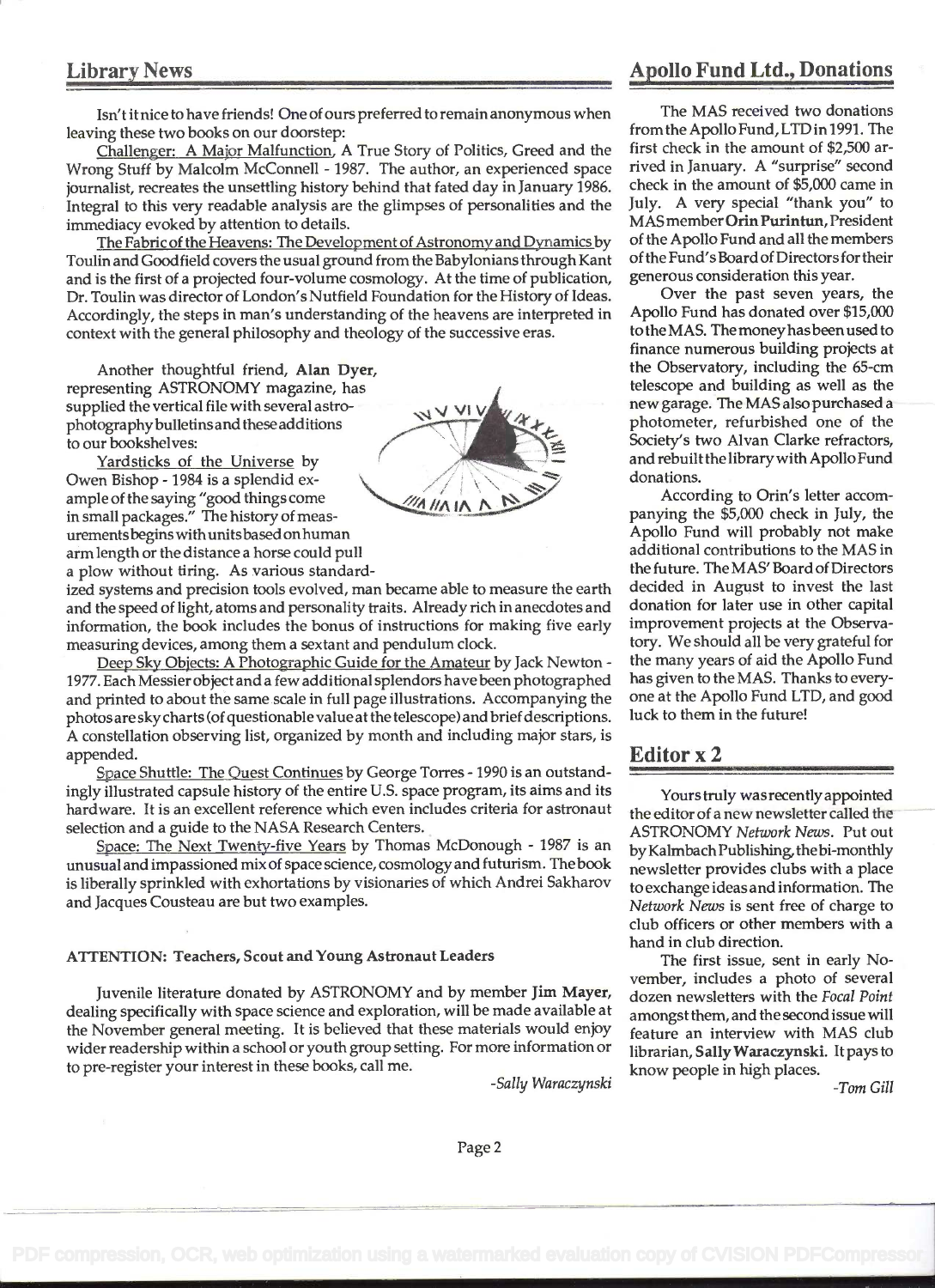... To Paul Borchardt for organizing the Greenbush Campout and to Richard Wiesen for braving the wind, cold and rain (a triple whammy!) to claim the campsite. Although Friday was a complete washout, Saturday did provide about four hours of viewing pleasure to that intrepid observer Mike Wolkomir and family. Looking forward to Spring's campout with a gallery of galaxies.

... To Tom Renner for organizing our Annual Banquet. Once again a tremendous effort extended by him for our benefit. Speaker John Briggs, superb food and a fine setting combined for a mostenjoyable and memorable evening.

#### John Briggs speaks again!

John Briggs (this fall's MAS banquet speaker) will be the featured speaker at November's meeting of the Northern Cross Science Foundation. Northern Cross extends an invatiation to all MAS members to attend the meeting held in Cedarburg at the First WisconsinBank,Thursday,November l4at 7:45 pm. For details and/or directions, contact Tim Burrus at 783-6572.

#### You asked for it

Here it is. The recipe for the much touted (and devoured) Zucchini Slices, a MAS picnic favorite, from Charlotte Nelson.

Crust: 4 cups flour, 2 cups sugar, I /2 tsp salt. 3 sticks oleo. Combine the dry ingredients and cut in the oleo until crumbly.

Filling: 6-8 cups peeled and sliced zucchini. Cut as for apple pie. Cook in 2/3 cup of lemon juice until tender. Add I cup sugar, I /2 tsp cinnamon and 1/4 tsp nutmeg and simmer I minute. Add 1/2 cup of the crust mixture to thicken. Cool.

Pat 1/2 of the remaining mixture onto a jelly roll pan (cookie sheet). Bake 10 minutes at 375 degrees. Pour on the cooled filling. Add ltsp cinnamon to the remaimngcrustmixtureand sprinkle on top of the filling. Bake at 375 degrees for 30 minutes.

### Special Thanks... Helping MAS Feels Good

Ask anyone who has been a volunteer-it feels good. Our Society is what it is today because of people who gave their time and energy for the good of all members, present and future.

For those who have given there time in the past and for those considering lending a hand sometime soon, here is a tribute to volunteers, submitted by Dorothy Kube. Some of the slogans have been updated, but the spirit of the piece remains timeless.

Volunteers are like Ford--they have better ideas.

Volunteers are like Coke-they are the real thing.

Volunteers are like PanAm-they make the going great.

Volunteers are like Pepsi-they've got a lot to give.

Volunteers are like Dial Soapbecause they care more: Don'tyou wish everyone did?

Volunteers are like VO-5 Hairspray-theirgoodness holds in all kinds of weather.

Volunteers are like Hallmark Cards-they care enough to give their best.

But most of all, volunteers are like Frosted Flakes-They're Great!

#### Wanted

Telescope: Though very much an amateur, looking for and need some fair used equipment to pursue this beautiful hobby I've been reading about for many years. Ifyou have a refractor or reflector telescope capable ofmounting a camera on, or information about either, I wish very much to hear from you. F. P. Reinke, Rt. 5, Box 206, New London, WI 54961

Eyepieces: .965" diameter, any focal length. Call Nick Nichols at 628-4059.

Eyepieces: 1.25" diameter, any focal length, <\$20 Call Tom Gill 476-6986.

| Saturday Nite<br>Keyholders |                                 |          |
|-----------------------------|---------------------------------|----------|
| Nov.9                       | <b>Terry Ross</b>               | 784-2093 |
| Nov. 16                     | Gerry Samolyk 529-9051          |          |
| <b>Nov.23</b>               | T. Schmidtkunz 784-0253         |          |
| <b>Nov.30</b>               | Peter Smitka                    | 785-0926 |
| Dec. <sub>7</sub>           | Virgil Tagney 327-7976          |          |
| Dec. 14                     | Jim Toeller                     | 352-7144 |
|                             | Dec. 21 Richard Wiesen 781-4757 |          |
| Dec. 28                     | Paul Borchardt 781-0169         |          |

### After the Meeting-!oin us for Drinks!

It's been a tradition for some years now to "go out on the town" after a monthly MAS meeting. Sometimes, up to twenty MAS'ers get together ata local "watering hole" to relax and catch-up on the latest astronomical gossip. It's been said that more business gets done at these get-togethers than at a regular Board or membership meetings!

Those who've enjoyed the tradition would like to extend an invitation to ANYONE attending the November meeting to join us "after hours" for an informal get together. Our usual spot is theGround RoundonHwy. 100 in West Allis (just south of National Ave.), but we'll take suggestionson a different spot after the November meeting. Anything is fair game! Come join the fun!